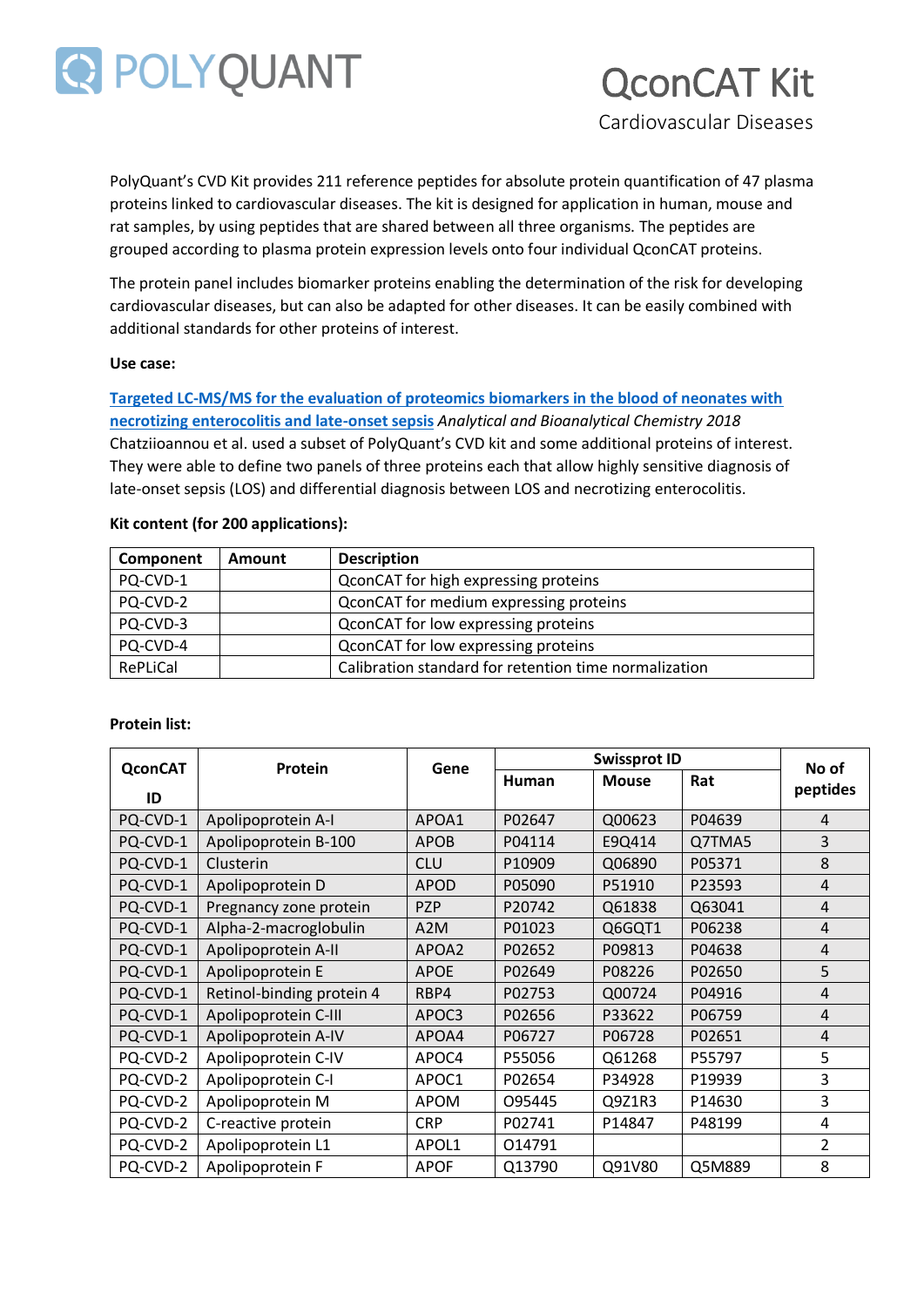

## QconCAT Kit

Cardiovascular Diseases

| PQ-CVD-2 | Phosphatidylcholine-sterol<br>acyltransferase                                 | <b>LCAT</b>       | P04180 | P16301 | P18424 | 3              |
|----------|-------------------------------------------------------------------------------|-------------------|--------|--------|--------|----------------|
| PQ-CVD-2 | Adiponectin                                                                   | <b>ADIPOQ</b>     | Q15848 | Q60994 | Q8K3R4 | 3              |
| PQ-CVD-2 | Apolipoprotein C-II                                                           | APOC2             | P02655 | Q05020 | G3V8D4 | 4              |
| PQ-CVD-2 | Phospholipid transfer                                                         | <b>PLTP</b>       | P55058 | P55065 | E9PSP1 | 4              |
|          | protein                                                                       |                   |        |        |        |                |
| PQ-CVD-2 | Cholesteryl ester transfer<br>protein                                         | <b>CETP</b>       | P11597 |        |        | $\overline{2}$ |
| PQ-CVD-2 | Lipopolysaccharide-binding<br>protein                                         | LBP               | P18428 | Q61805 | Q63313 | 4              |
| PQ-CVD-2 | Apolipoprotein(a)                                                             | <b>LPA</b>        | P08519 |        |        | 3              |
| PQ-CVD-2 | Endoplasmic reticulum<br>chaperone BiP                                        | HSPA5             | P11021 | P20029 | P06761 | $\overline{2}$ |
| PQ-CVD-3 | Matrix metalloproteinase-9                                                    | MMP9              | P14780 | P41245 | P50282 | 12             |
| PQ-CVD-3 | Disintegrin and<br>metalloproteinase domain-<br>containing protein 17         | ADAM17            | P78536 | Q9Z0F8 | Q9Z1K9 | 6              |
| PQ-CVD-3 | Exostosin-1                                                                   | EXT1              | Q16394 | P97464 | Q3B8R0 | $\overline{2}$ |
| PQ-CVD-3 | Exostosin-2                                                                   | EXT <sub>2</sub>  | Q93063 | P70428 | B2RYE4 | $\overline{2}$ |
| PQ-CVD-3 | <b>Bifunctional heparan</b><br>sulfate N-deacetylase/N-<br>sulfotransferase 1 | NDST1             | P52848 | Q3UHN9 | Q02353 | $\overline{2}$ |
| PQ-CVD-3 | <b>Bifunctional heparan</b><br>sulfate N-deacetylase/N-<br>sulfotransferase 2 | NDST <sub>2</sub> | P52849 | P52850 | D3ZD62 | $\overline{2}$ |
| PQ-CVD-3 | Extracellular sulfatase Sulf-<br>$\mathbf{1}$                                 | SULF1             | Q8IWU6 | Q8K007 | Q8VI60 | $\overline{2}$ |
| PQ-CVD-3 | Extracellular sulfatase Sulf-<br>$\mathcal{P}$                                | SULF2             | Q8IWU5 | Q8CFG0 | Q3L472 | 3              |
| PQ-CVD-3 | Syndecan-1                                                                    | SDC1              | P18827 | P18828 | P26260 | 5              |
| PQ-CVD-3 | Glycerol-3-phosphate<br>dehydrogenase [NAD(+)],<br>cytoplasmic                | GPD1              | P21695 | P13707 | O35077 | $\overline{2}$ |
| PQ-CVD-3 | Proprotein convertase<br>subtilisin/kexin type 9                              | PCSK9             | Q8NBP7 | Q80W65 | P59996 | 10             |
| PQ-CVD-3 | Apolipoprotein A-V                                                            | APOA5             | Q6Q788 | Q8C7G5 | Q9QUH3 | $\overline{4}$ |
| PQ-CVD-4 | Lipoprotein lipase                                                            | LPL               | P06858 | P11152 | Q06000 | 4              |
| PQ-CVD-4 | Hepatic triacylglycerol<br>lipase                                             | <b>LIPC</b>       | P11150 | P27656 | P07867 | 5              |
| PQ-CVD-4 | <b>Endothelial lipase</b>                                                     | <b>LIPG</b>       | Q9Y5X9 | Q9WVG5 | Q8VBX1 | 5              |
| PQ-CVD-4 | Angiopoietin-related<br>protein 2                                             | ANGPTL2           | Q9UKU9 | Q9R045 | Q9JJ03 | 5              |
| PQ-CVD-4 | Angiopoietin-related<br>protein 3                                             | ANGPTL3           | Q9Y5C1 | Q9R182 | Q510L8 | 6              |
| PQ-CVD-4 | Angiopoietin-related<br>protein 4                                             | ANGPTL4           | Q9BY76 | Q9Z1P8 | Q6TMA8 | 8              |
| PQ-CVD-4 | Angiopoietin-like protein 8                                                   | ANGPTL8           | Q6UXH0 | Q8R1L8 | D3ZMI0 | 4              |
| PQ-CVD-4 | Low-density lipoprotein                                                       | <b>LDLR</b>       | P01130 | P35951 | P35952 | 9              |
|          | receptor                                                                      |                   |        |        |        |                |